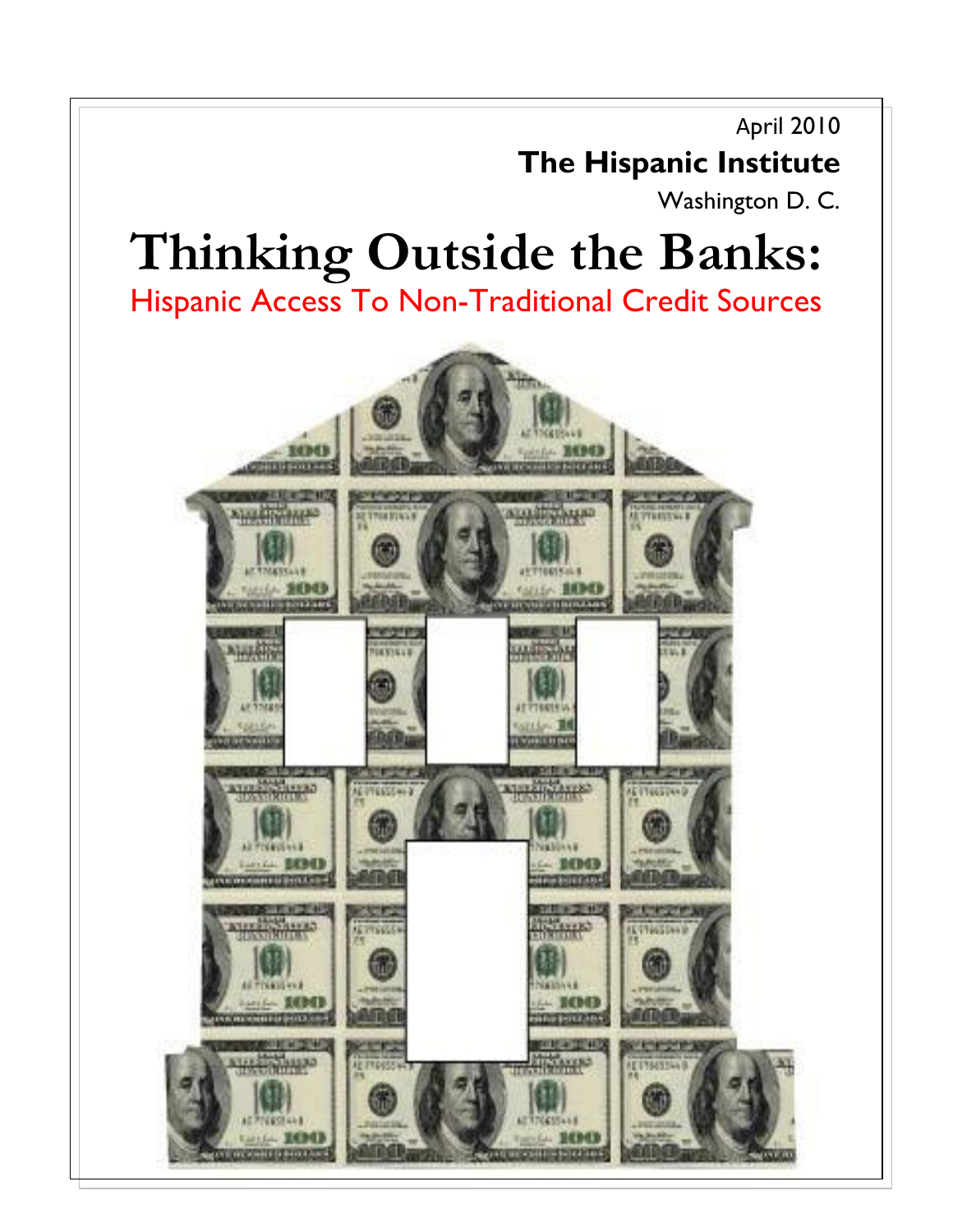## **Thinking Outside the Banks:** Hispanic Access To Non-Traditional Credit Sources

The Hispanic Institute (THI) provides an effective education forum for an informed and empowered Hispanic America. THI's work is focused in the following areas:

- The study of Hispanic and immigrant economic contributions
- Media monitoring
- Consumer fraud protection
- Citizenship education
- Technology, telecommunications, and the Digital Divide
- **•** Financial services
- Energy

THI has produced studies on such topics as Hispanics and Retirement, Calling Card Fraud, Hispanic Broadband Access, Interchange Fees, and Immigration and Labor. In addition, the Institute has developed media education campaigns on crucial issues such as Immigration Reform, Labor and Business, Net Neutrality, The Digital Divide, and Interchange Fees.

### www.thehispanicinstitute.org

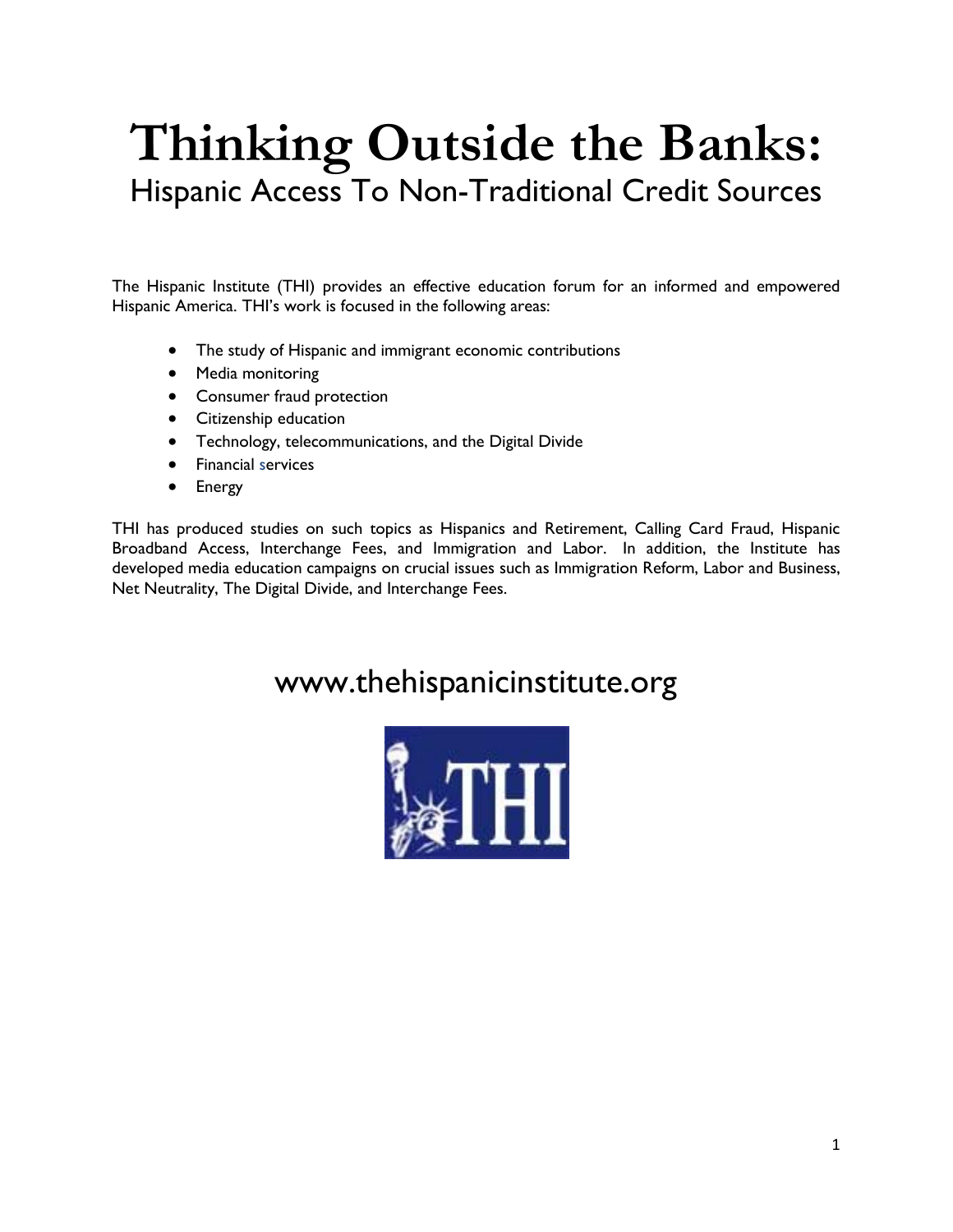#### **Executive Summary**

For Hispanics and other low income communities, access to credit – and sometimes the lack of it – continues to be a priority for the community to thrive. For individuals, access to credit sources becomes critical in light of the dramatic economic changes the country has endures in the last two. For those individuals living from paycheck to paycheck, even minor emergencies pose a significant risk to standard of living, their well-being and their financial stability.

For some individuals, relying on nontraditional sources of funds to handle periodic emergencies becomes a last hope after they have been denied access to traditional sources (banks, credit unions, credit cards, etc.). Specifically, the use of payday lenders as a source of funds has become a growing option for Hispanic families. However, possible legislative action may affect the ability of Hispanics to access this source of credit. The Hispanic Institute developed this study to examine the impact of payday lending and potential legislative/regulatory changes for payday lending operations on Hispanics.

#### **Key Findings**

- There are more than 48 million Hispanics in the United States.
- Although 81% of Hispanics are concentrated in 10 states (California, Texas, Florida, New York, Illinois, Arizona, New Jersey, Colorado, New Mexico and Georgia), Hispanics live in all 50 states.
- Population projections indicate that there will be 132 million Hispanics in the U.S. by 2050, accounting for more than 30% of the total U.S. population.
- The median age for Hispanics is 27.3 years of age, compared to 36.4 years for the overall U.S. population and 39 years for non-Hispanic Whites.
- More than 40% of Hispanics have less than a high school diploma, and 27.8% have attained only a high school diploma.
- A mere 8.4% of Hispanics have earned a bachelor's degree, compared with 17% for the country at large.
- The per capita income for Hispanics is just \$15,190, compared to \$17,123 for African Americans, \$26,178 for the U.S. population as a whole, \$28,637 for Asian Americans, and \$28,953 for Whites.
- Although Hispanics work in all sectors of the economy, they are more heavily concentrated in lower paying blue collar jobs.
- Roughly two-thirds of Hispanics are employed in service-related jobs, while just 17% work in traditionally higher-paying management jobs and other traditional white-collar occupations.
- In 2006, the percentage of Hispanics with an existing relationship with a bank was estimated to be from 30-50%.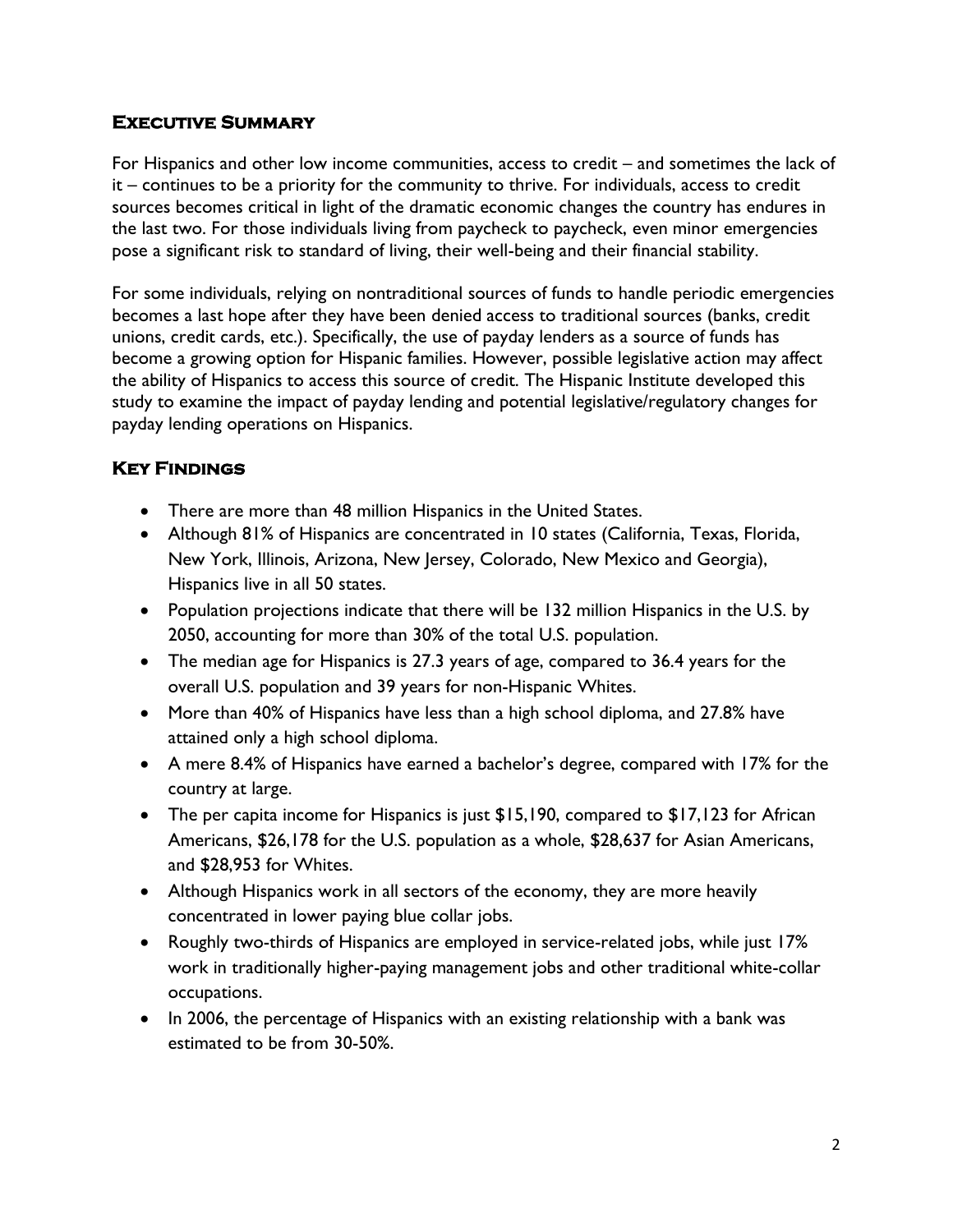- Hispanics have suffered from discriminatory lending practices, including outright discrimination, redlining, excessive threshold requirements, higher interest rates and other unfair practices.
- Even with the advent of fair lending legislation, Hispanics still frequently lack access to credit services.
- Banks are less likely to be located in minority neighborhoods, making access to credit services even harder.
- The lack of credit translates to negative impacts on whole neighborhoods, leading to dilapidated housing, business closures and lack of services provided by those businesses
- In making credit decisions, Hispanics consider several options, include foregoing certain purchases or payments (rent/mortgage, health care, transportation, utilities, credit cards, food, and the fees and negative consequences associated with not making those payments/purchases) or acquiring a payday loan.
- By its nature, payday lending is among the last options after other traditional credit sources have been exhausted.
- In the market, competition among payday lenders has proven an effective way to lower fees.
- The extreme policy of outlawing payday lending has had the most adverse impact on Hispanics and other low-income borrowers.
- Borrowers are significantly more likely to experience an adverse change in financial conditions after payday loans are prohibited.

As new policies are being considered, it is essential that any legislative or regulatory changes still allow for access to credit services for low income families. Any changes that constrain access to credit services will have long-term negative impacts for the Hispanic community.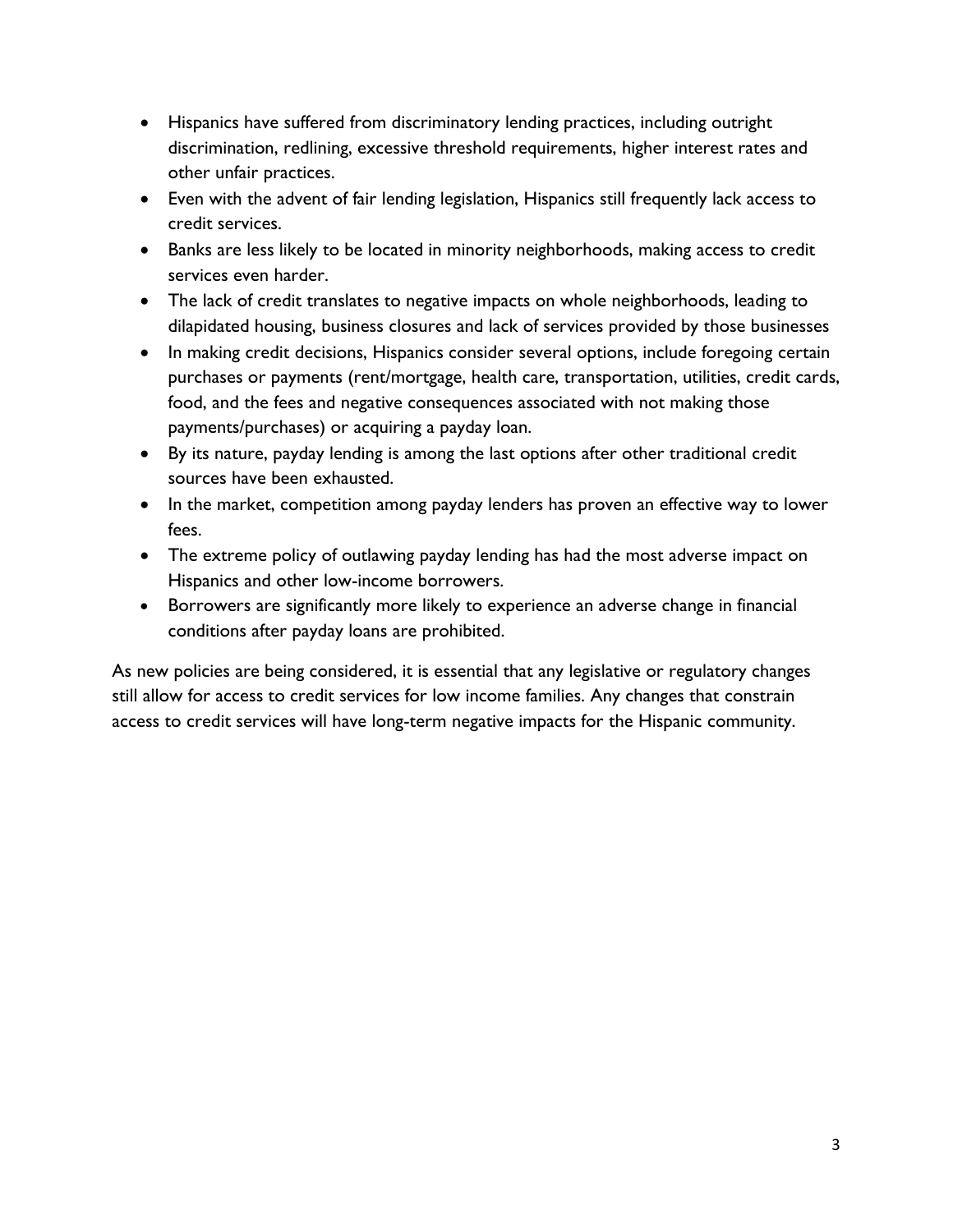#### **Introduction**

The dramatic economic storm that enveloped the country during 2008 and 2009 has focused renewed attention on the precarious position in which many Hispanics and others have found themselves. As the economy faltered, many people have lost their jobs or seen their earnings reduced dramatically. This has resulted in a serious reduction in disposable income for marginal and low-income families who are barely able to maintain their financial stability from paycheck to paycheck.

For many, the economic downturn has resulted in having to rely on nontraditional sources of funds to handle periodic emergencies for which they are often not prepared. Specifically, the use of payday lenders as a source of funds has become a growing option for Hispanic families. However, possible legislative action may affect the ability of Hispanics to access this source of credit. The Hispanic Institute developed this study to examine the impact of payday lending and potential legislative/regulatory changes for payday lending operations on Hispanics.

#### **Background**

Much has been written on this issue by industry advocates and critics. However, much of it has been couched in hyperbole and exaggeration, leaving significant space for more measured analysis of the issue. This report looks at a variety of questions related to the payday lending and its impact on Hispanics. It includes a demographic profile of Hispanics, a brief history of credit issues in the Hispanic community, and how Hispanics and other low-income people make decisions about credit choices. It also examines how payday lending fits into decision-making by Hispanics on credit choices, and it draws some conclusions about the effects of proposed legislative changes that would affect Hispanics' access to credit services.

#### **The Hispanic Population**

There are more than 48 million Hispanics in the United States<sup>1</sup>. As a group, Hispanics comprise a diverse population made up of a number of distinct cultures and demographics. Among Hispanics, people of Mexican descent are the largest group by far, with a population of 28,165,623 – almost two-thirds (63.98%) of the total Hispanic population in the U.S. Mexican-Americas are followed by Puerto Ricans at 3,998,264; Central Americans at 3,361,269; South Americans at 2,395,914; Cubans at 1,535,236; Dominicans (Dominican Republic) at 1,183,365; and Spaniards at 369,214 $^{\rm 2}.$ 

Although 81% of Hispanics are concentrated in 10 states (California, Texas, Florida, New York, Illinois, Arizona, New Jersey, Colorado, New Mexico and Georgia), Hispanics live in all 50 states. As a percentage of their respective state populations, Hispanics are most concentrated in New Mexico (44%), followed by California (36%), Texas (36%), Arizona (29%), Nevada (24%),

 $<sup>1</sup>$  U.S. Census Bureau 2008 Population Estimates</sup>

<sup>&</sup>lt;sup>2</sup> U.S. Census, 2005-2007 American Community Survey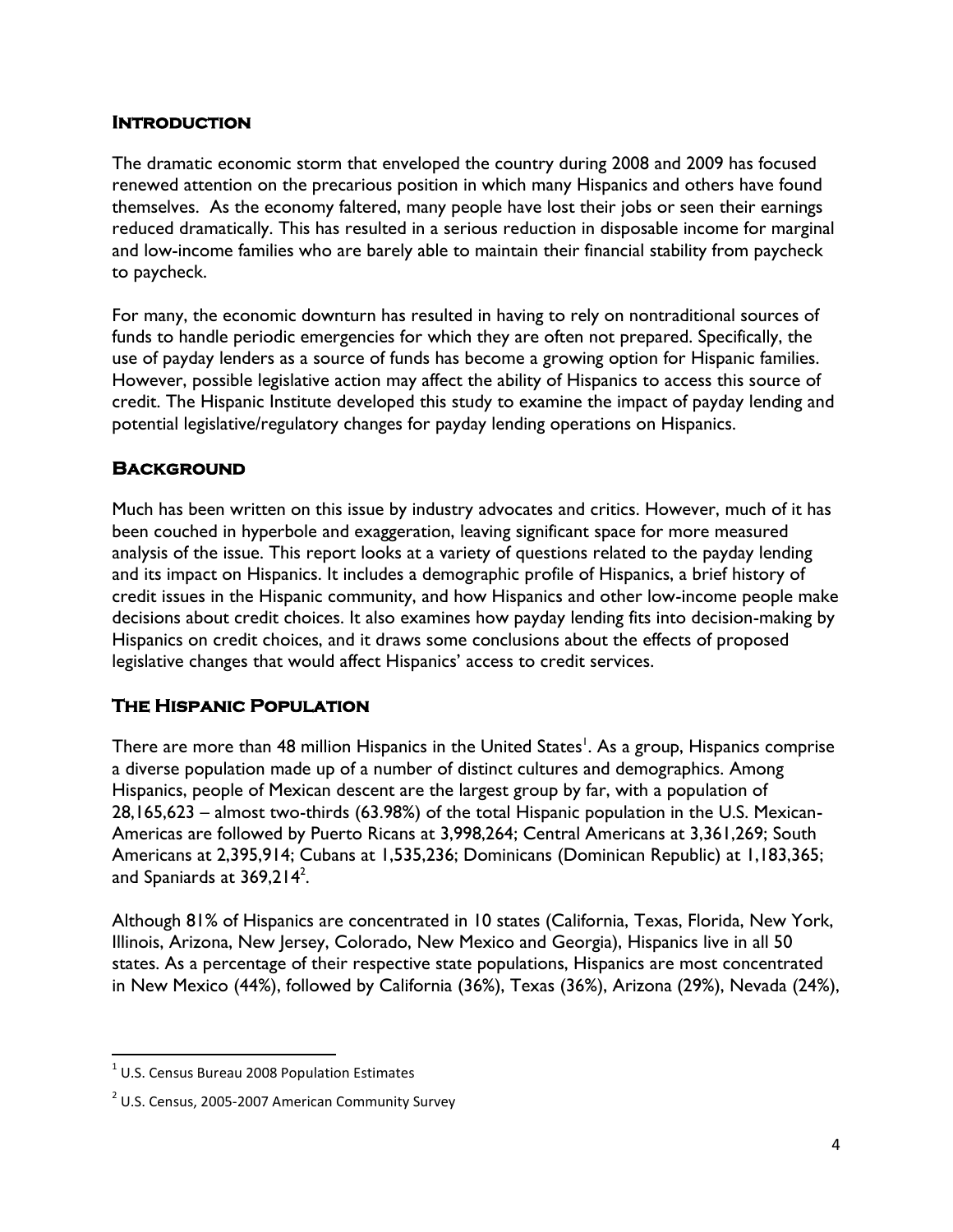Florida (20%) and Colorado (20%)<sup>3</sup>. Whether as a total population or as a percentage of the population, Hispanics are largely located in the Southwest and the East Coast. Approximately 38% of Hispanics are immigrants while 62% are native born.

Hispanics currently represent a significant segment of the American population, and they are expected to become an even larger community in the future. U.S. Census Bureau projections indicate that there will be 132 million Hispanics in the U.S. by 2050, accounting for more than 30% of the total U.S. population.

|              | Table 1: Projections of the U.S. Population: 2010 to 2050*<br>(Numbers in thousands) |         |         |            |         |  |  |  |
|--------------|--------------------------------------------------------------------------------------|---------|---------|------------|---------|--|--|--|
|              | 2010                                                                                 |         |         | 2050       |         |  |  |  |
|              | Population                                                                           | Percent |         | Population | Percent |  |  |  |
| Total        | 320,233                                                                              | 100.00% | 439,010 |            | 100.00% |  |  |  |
| White        | 200,853                                                                              | 62.72%  | 203,347 | 46.32%     |         |  |  |  |
| Hispanic     | 49,726                                                                               | 15.53%  | 132,792 |            | 30.25%  |  |  |  |
| <b>Black</b> | 37,985                                                                               | 11.86%  | 51,949  | 11.83%     |         |  |  |  |
| Asian        | 14,083                                                                               | 4.40%   | 33,418  |            | 7.61%   |  |  |  |

Source: U.S. Census Bureau, 2008 Population Projections

\*Numbers and % do not add up since numbers have been rounded.

As a group, Hispanics are younger and less educated than the overall United States population. The median age for Hispanics is 27.3 years of age, compared to 36.4 years for the overall U.S. population and 39 years for non-Hispanic Whites. More than 40% of Hispanics have less than a high school diploma, and 27.8% have attained only a high school diploma. A mere 8.4% of Hispanics have earned a bachelor's degree, compared with 17% for the country at large. The low high school and college graduation rates for Hispanics are reflected in earning power. The per capita income for Hispanics is just \$15,190, compared to \$17,123 for African Americans, \$26,178 for the U.S. population as a whole, \$28,637 for Asian Americans, and \$28,953 for Whites<sup>4</sup>.

#### **Education, Income and Occupational Trends**

The lower educational attainment of Hispanics in the U.S. diminishes their employment opportunities, their income potential and thus their capacity to accumulate savings.

#### *Education*

As noted above, Hispanics tend to have lower educational levels than the U.S. population overall. Almost one quarter of Hispanics over 25 years of age have less than a ninth grade

<sup>&</sup>lt;sup>3</sup> 2005-2007 American Community Survey

<sup>4</sup> Ibid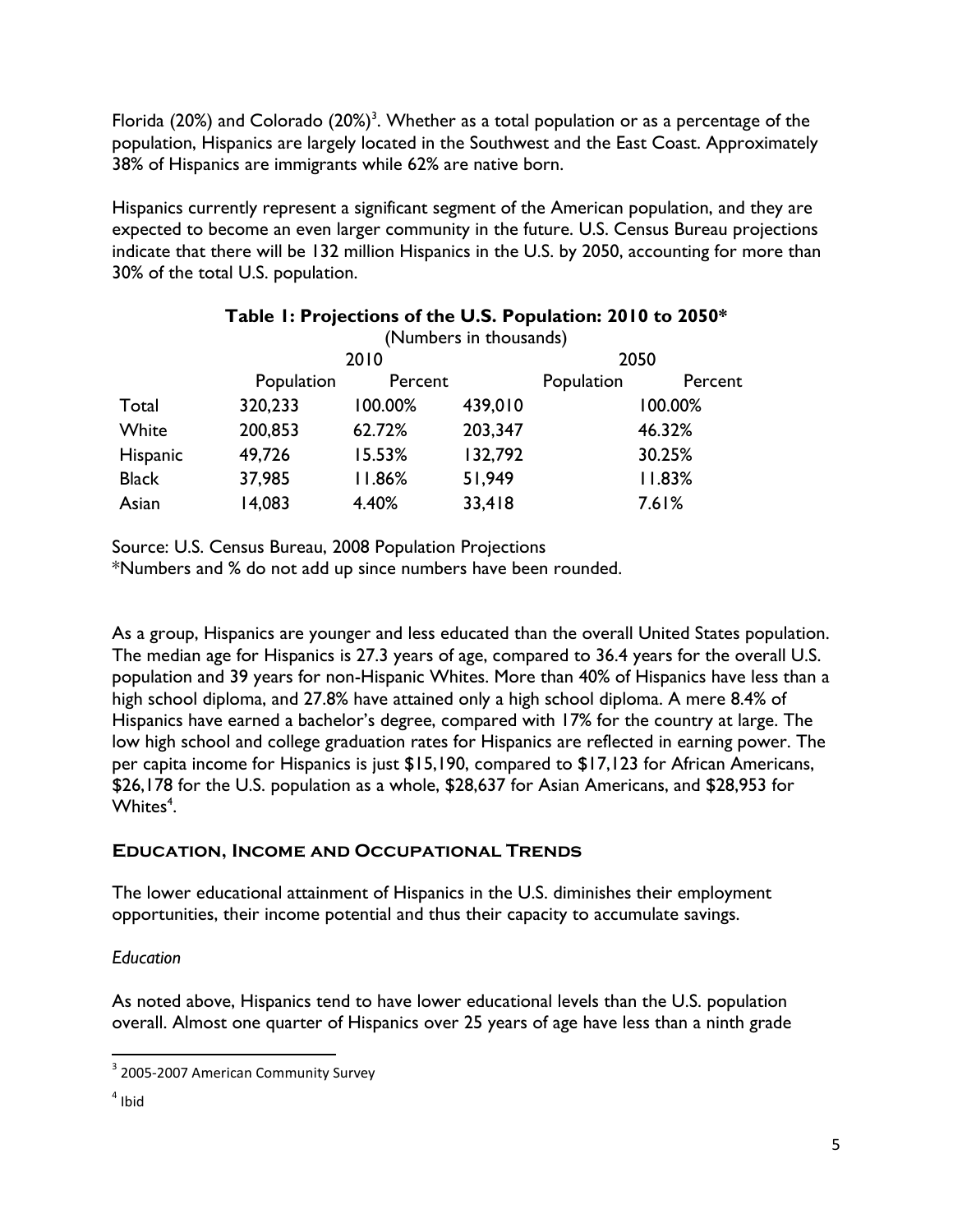education, compared to less than 7.41% of non-Hispanics in the U.S. $^5$  Hispanics also lag behind the general population in post-high school education levels. Only 9% of Hispanics have a bachelor's degree, compared to 17% of the U.S. population.<sup>6</sup>

#### *Income*

The low educational attainment of U.S. Hispanics has a direct impact on their earning power, as reflected in median household income levels. In 2006, the average per capita income for Hispanics was \$14,736, compared to \$25,267 for the total population and \$27,951 for non-Hispanics.<sup>7</sup> At the same time, however, statistics suggest a growing Hispanic middle class. Between 1979 and 1999, middle-class Hispanic households increased nearly 80%.<sup>8</sup> Hispanic households earning an annual income of \$40,000 to \$140,000 grew to include about one-third of all Hispanic households nationwide. $^{\circ}$ 

Slightly more than 20% of Hispanics live in poverty, compared to 13.3% for the general population.<sup>10</sup> The percentage of Hispanics living in poverty is less than it was two decades ago, but recent data indicate that poverty levels have begun to climb somewhat since 2000. In 1990, 25% of Hispanics were living in poverty, and by 2000, this number had dropped to 19.2%, an average decrease of 0.7% per year. From 2000 to 2006, however, the percentage of Hispanics living in poverty increased, rising from 19.2% to 20.6%, an average annual increase of 0.2%.<sup>11</sup>

A comparatively lower net worth also affects Hispanics' capacity to prepare for emergencies. The median net worth of Hispanic households in 2002 was \$7,932 – more than the median African American household's net worth, at \$5,988 – yet just 9% of \$88,651, the median network of non-Hispanic White households in the U.S. $^{\text{12}}$ 

#### *Occupational Trends and Impact on Emergency Savings*

Although Hispanics work in all sectors of the economy, they are more heavily concentrated in lower paying blue collar jobs. Roughly two-thirds of Hispanics are employed in service-related

 $^6$ Ibid

7 Ibid

 $^8$  Trejo, S., Capps, R. and Tyler, M. "The Latino Middle Class: Myth, Reality, and Potential," Tomás Rivera Policy Institute, 2001.

<sup>9</sup> Ibid.

<sup>10</sup> 2006 American Community Survey

 $11$  U.S. Bureau of the Census

 5 2006 American Community Survey

<sup>12</sup> Kochhar, R. "The Wealth of Hispanic Households: 1996-2002," Pew Hispanic Center, 18 October 2004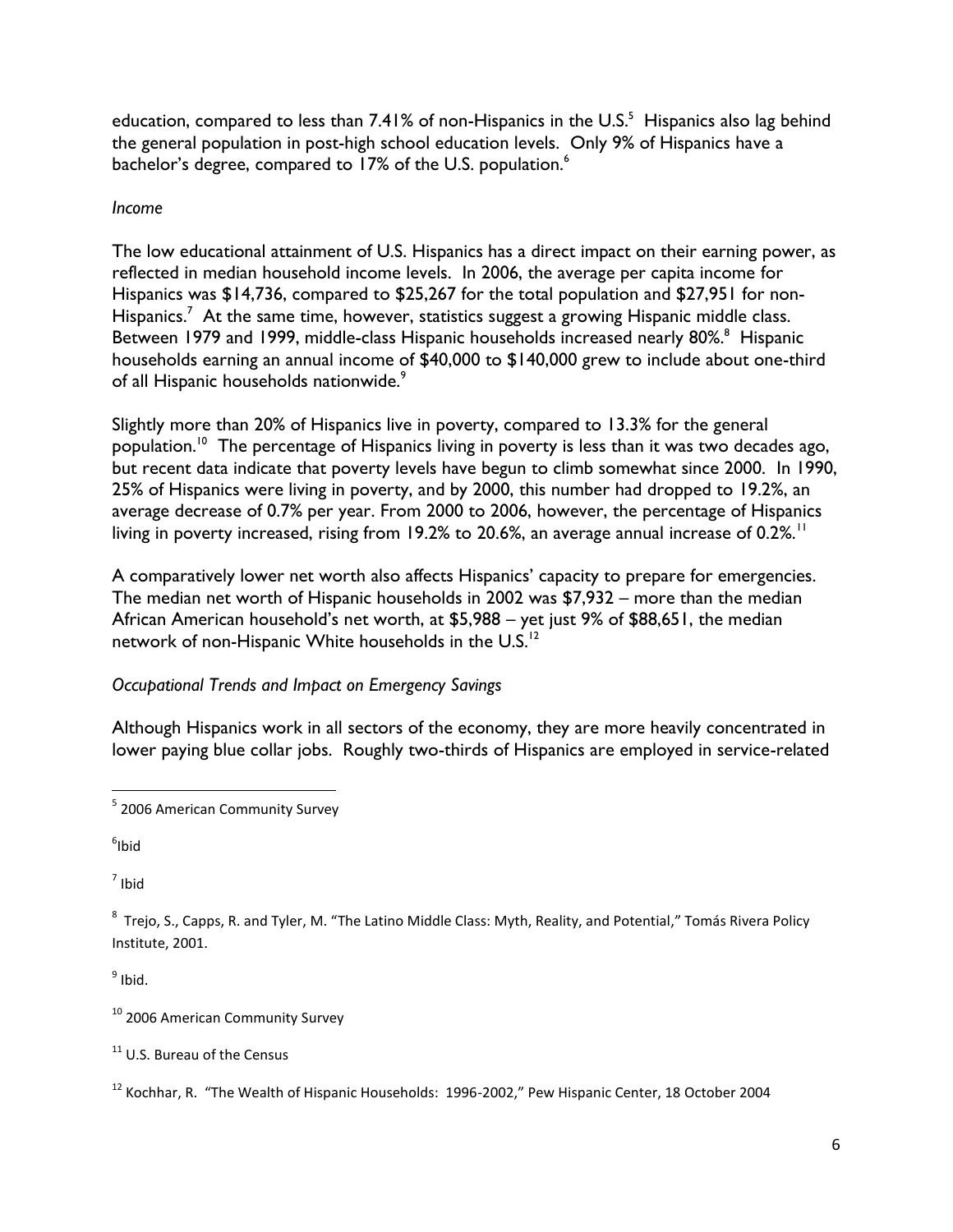jobs, while just 17% work in traditionally higher-paying management jobs and other traditional white-collar occupations.

| Median<br>Earnings | Total  | White  | <b>Hispanics</b> | <b>Hispanic</b><br><b>Females</b> | Hispanic<br><b>Males</b> |
|--------------------|--------|--------|------------------|-----------------------------------|--------------------------|
| \$46,246           | 34.09% |        | 17.43%           | 22.64%                            | 14.02%                   |
| \$15,911           | 16.29% |        |                  | 29.43%                            | 19.79%                   |
| \$25,771           | 25.91% |        | 21.58%           | 33.36%                            | 13.85%                   |
| \$15,896           | 0.68%  | 0.65%  | 2.28%            | 1.3%                              | 2.92%                    |
| \$31,306           | 9.99%  | 10.39% | 16.36%           | 0.91%                             | 26.5%                    |
| \$26,658           | 13.05% | 12.17% | 18.74%           | 12.36%                            | 22.92%                   |
|                    |        |        | 35.93%           | 14.55% 23.61%<br>26.31%           |                          |

#### **Table 2: Median earnings and ethnicity by selected occupations<sup>13</sup>**

The types of jobs Hispanics hold impact their immediate income, as well as their ability to accumulate savings for future needs and emergencies. As detailed in Table 2, more than 45% of Hispanics are employed in service industries, which traditionally pay less than other industries. Consequently, Hispanics tend to have less disposable income with which to accumulate savings.<sup>14</sup>

#### **UNBANKED**

 $\overline{\phantom{a}}$ 

A challenge for some Hispanics when trying to accumulate savings is not having a bank account, particularly those who are in the lower income brackets. The most common groups of socalled "unbanked" individuals in the United States are those with low income and low education levels, households led by single females or young adults, residents of rural communities, and recent immigrants. According to the Federal Reserve Board, slightly more than 9% of all American families are among the unbanked, but for Hispanics, the number is much larger – approximately a quarter of the population.<sup>15</sup> In 2006, the percentage of Hispanics with an existing relationship with a bank was estimated to be from 30-50%.<sup>16</sup>

Generally speaking, the lower the income, the greater the likelihood that an individual will be unbanked. This is especially true for the Hispanic demographic. More than 50% of unbanked Hispanics in the U.S. have an annual income of less than \$15,000 a year, and 25% of unbanked

<sup>&</sup>lt;sup>13</sup> U.S. Census Bureau, 2005 American Community Survey

<sup>14</sup> U.S. Bureau of Labor Statistics, 2006

<sup>&</sup>lt;sup>15</sup> FDIC (2009) National Survey of Unbanked and Underbanked Households, Federal Deposit Insurance Corporation

<sup>&</sup>lt;sup>16</sup> RightMinds (2008). Growing the Underserved Banking Marketplace: Reaching the Hispanic Consumer, Richmond VA.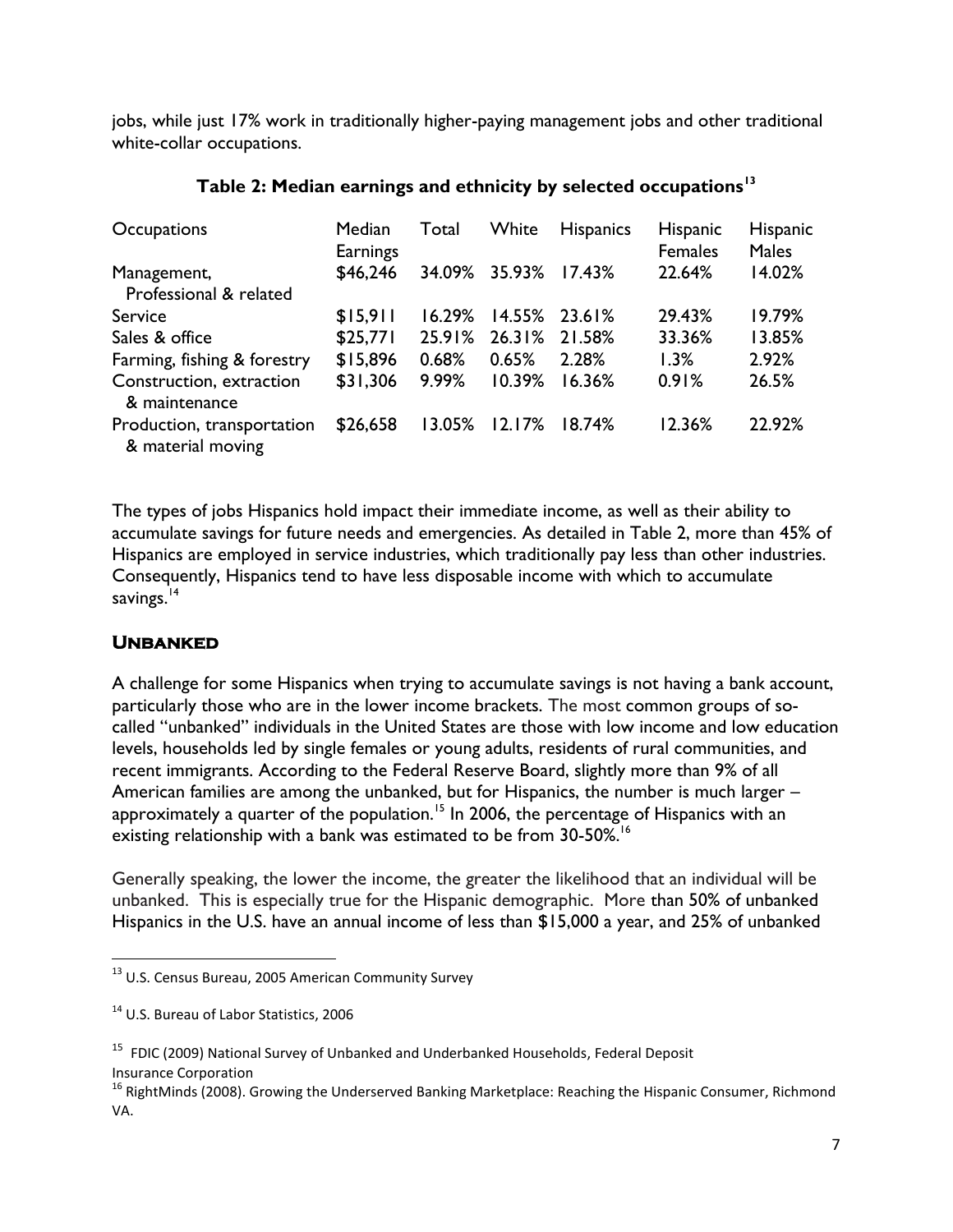Hispanics have an annual income of  $$15,000$  to  $$30,000.<sup>17</sup>$  Without bank accounts and related financial services, it is more difficult to accumulate savings.

While unbanked individuals generally earn under \$20,000 annually, in aggregate they earned and spent nearly \$510 billion in 2006. Among families without a checking account in 2004:

- 52.1% had previously owned a checking account;
- 55.1% had incomes in the lowest 20% of the population;
- 56.6% were headed by persons younger than 45; and
- 61% were non-White or Hispanic.<sup>18</sup>

Research indicates that many of the unbanked may initially be attracted by offers of "free checking" but are turned off by hidden or unexpected fees that lead them to abandon relationships with banks<sup>19</sup>. For many of the unbanked, the availability of traditional banking services has a limited value. Bank fees, by their nature are recurring and a drain to account holders. Although so-called "free checking" accounts may sound attractive, consumers often learn otherwise. Under the Federal Truth and Savings  $Act^{20}$ , a free checking account cannot require a minimum balance or a maintenance or activity fee. However, there are numerous fees a bank can charge and still claim to offer free accounts, including fees for nonsufficient funds, stop payments, check printing, dormant accounts and even for closing an account.

Although the vast majority of Hispanics are employed, many of them are also unbanked, and they need to find ways to cash their paychecks. For many, check cashing options include using check-cashing stores and other similar operations that charge a fee for the transaction. In working class neighborhoods, even grocery and department stores have developed such businesses. This history of using check-cashing stores provides an easy link for payday loans – short-term loans for a fee – that are often affiliated with or located in the same area as payday loan companies<sup>21</sup>.

Immigrants, particularly recent arrivals, are often among the unbanked. Many send money to their families in their home countries, often relying upon wire transfer services similar to those with which they are familiar in their home countries. Because many of these wire transfer services are located in neighborhood check-cashing stores, payday loan company branches,

 $19$  Ibid

l

<sup>20</sup> Federalreserve.gov 2010

<sup>21</sup> Flannery, M. & Samolyk, K. (2005) Payday Lending: Do the Costs Justify the Price? FDIC Center for Financial Research Working Paper No. 2005-09.(Federal Insurance Deposit Corporation 2006)(Federal Insurance Deposit Corporation, 2006)

<sup>&</sup>lt;sup>17</sup> Federal Reserve Board 2001

<sup>18</sup> RightMinds 2008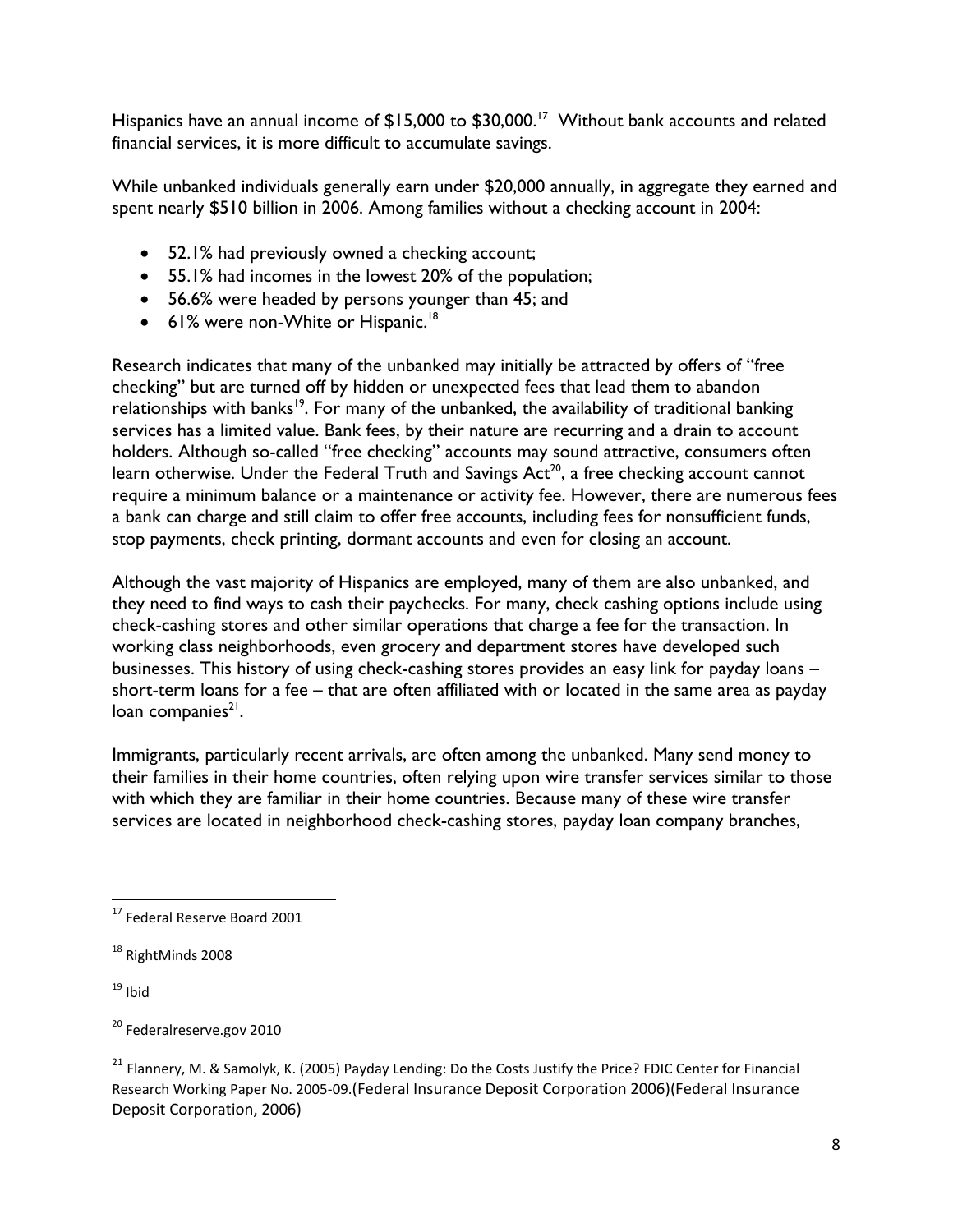grocery stores and department stores, the immigrants quickly become familiar with those services<sup>22</sup>.

As will be discussed in the next section, there is often a dearth of traditional banks in minority neighborhoods. As a result, unbanked, but employed, Hispanics can find access to alternate financial services in their neighborhoods, including payday lending.

#### **Historical Credit Trends**

For Hispanics, access to credit has long been a challenge. Along with African-Americans and other minorities, Hispanics have suffered from discriminatory lending practices, including outright discrimination, redlining, excessive threshold requirements, higher interest rates and other unfair practices. Even with the advent of fair lending legislation, Hispanics still frequently lack access to credit services. Moreover, banks are less likely to be located in minority neighborhoods, making access to credit services even harder $^{23}$ .

Minority neighborhoods are less likely to have banking services and are more likely to lose services when branches are closed as a result of bank consolidations $^{24}$ . The lack of access to credit impacts more than the individual borrowers. The lack of credit translates to negative impacts on whole neighborhoods, leading to dilapidated housing, business closures and lack of services provided by those businesses $^{25}$ .

One of the reasons for the growth of the payday lending industry is that traditional financial institutions found it too expensive to market and service such small loans for such short periods of time. According to one estimate from the Federal Reserve, it would cost approximately \$175 for a traditional bank to fund and service a typical payday loan, far above the normal fees charged for a \$300-\$500 loan. Additionally, unlike payday loan companies that have to cover all the traditional overhead costs and acquire their lending capital at market rates, banks can rely on customer checking and savings accounts (at almost no cost in some cases) and funds at below market rates from the Federal Reserve.<sup>26</sup>

 $\overline{a}$  $^{22}$  FDIC 2009.

<sup>&</sup>lt;sup>23</sup> Dingemans, D. (1979) Redlining and Mortgage Lending in Sacramento. Annals of the Association of American Geographers, 69(2).

<sup>24</sup> Figlio, D., & Genshlea, J. (1999). Bank Consolidations and Minority Neighborhoods. *Journal of Urban Economics*, *45*(3), 474-489. Retrieved from EconLit database.

<sup>&</sup>lt;sup>25</sup> Aalbers, M. (2006). When the Banks Withdraw, Slum Landlords Take Over: The Structuration of Neighbourhood Decline through Redlining, Drug Dealing, Speculation and Immigrant Exploitation. *Urban Studies*, *43*(7), 1061-1086. Retrieved from EconLit database.

<sup>&</sup>lt;sup>26</sup> Flannery, M. & Samolyk, K. (2005) Payday Lending: Do the Costs Justify the Price? FDIC Center for Financial Research Working Paper No. 2005-09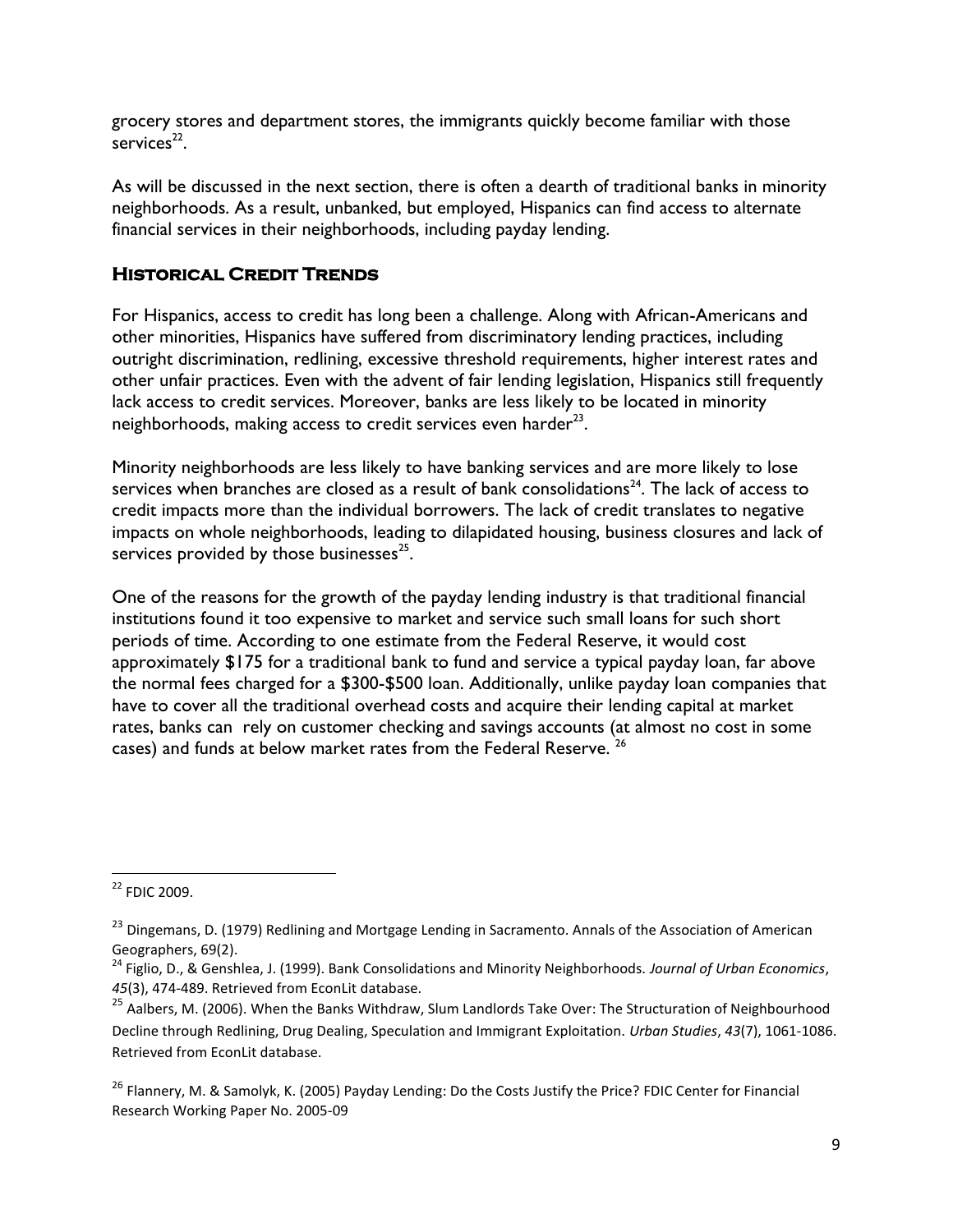#### **Credit and Decision-Making**

The saying, "It takes money to make money," is one way to look at the importance of access to credit. All individuals, families and communities need access to credit in order to create and accumulate wealth<sup>27</sup>. Access to credit is also essential to maintain and increase a desirable standard of living. It is a fundamental need for all communities and groups. While many of the civil rights issues critical to people of color have focused on issues of education, housing and employment as means of improving their economic well-being, access to credit is the underlying element that often has a more immediate impact on wealth accumulation. For individuals or families seeking to start small businesses or to meet other immediate needs, access to credit can be the critical element that makes the difference<sup>28</sup>.

Although credit access is a wide field, encompassing business loans, home mortgages, car loans, credit cards and personal loans, among others, this report focuses on personal loans, specifically payday loans, a type of credit that plays a critical role for many communities in this country.

Many of the overall economic conditions Hispanics face can be traced to the lack of credit access, which is often the result of low income levels, poor job stability and substandard credit histories. But for many, these factors are irrelevant to the decision to use non-traditional banking services. By one estimate, having a traditional banking relationship would really only help approximately 17% of the unbanked, making traditional banking relationships more of a burden than a benefit<sup>29</sup>. Thus, it would appear that many of the unbanked are actually making deliberate, informed financial decisions with respect to how to manage their accounts.

When they decide to resort to check cashing operations, these consumers are not necessarily financially illiterate, as might be assumed, but rather they are actually making informed decisions based on a variety of factors, such as proximity and the absence of the need for long term commitments. Many of these operations are in their neighborhoods, unlike traditional banks that have demonstrated their unwillingness to locate branches in poorer communities. Also, many of the check cashing operations are open late, some with 24-hour schedules and hours on weekends and holidays, when traditional banks are closed. These conveniences are also attractive to shift workers and others who work odd hours, regardless of ethnicity $^{\text{30}}$ .

It would be easy to assume, given the relatively low educational attainment of Hispanics, as compared to Whites, that they are financially unsophisticated. Coupled with the language barrier for some, this lack of formal education could lead to a simplistic conclusion that they are also financially uneducated and make uninformed financial choices. However, such perceptions of knowledge and intelligence give too much weight to an understanding of formal

l

<sup>27</sup> Stegman, M. (2001). The public policy challenges of payday lending. *Popular Government*, 66(3), 16-22.  $28$  Ibid

 $^{29}$ RightMinds, 2008

 $30$  Wilson, B. J., Findlay, D. W., Meehan, J. W., Wellford, C. P. & Schurter, K, (2008) An Experimental Analysis of the Demand for Payday Loans. Available at SSRN: http://ssrn.com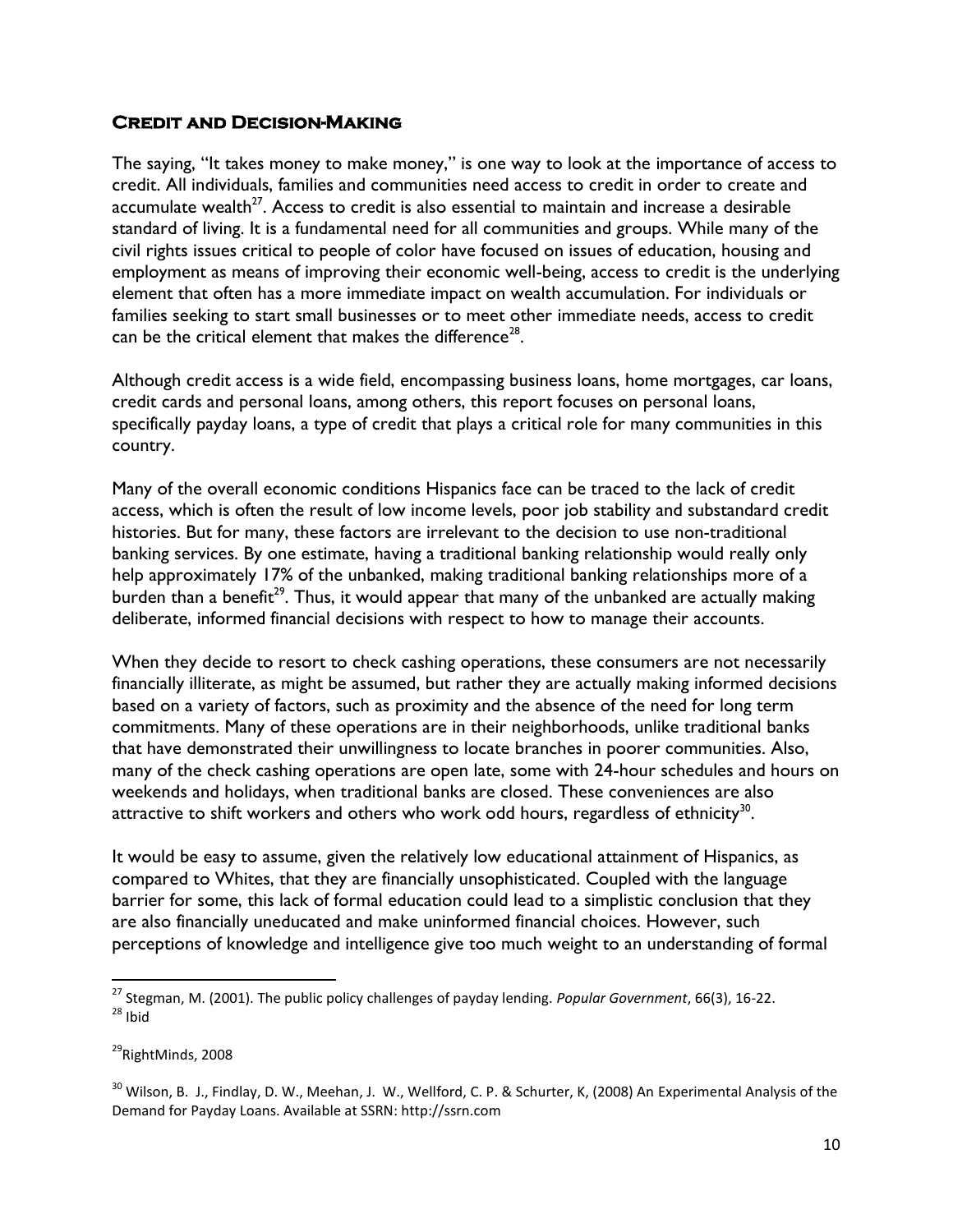financial analysis and too little recognition of real-world experience. When a problem — such as a financial transaction that includes calculation of comparative interest costs and fees — is presented in an abstract format, a person with little financial education might have trouble understanding it. Yet, the same person might successfully run small businesses and be selfemployed.<sup>31</sup> In other words, this is what some might refer to as "street smarts," the ability to make knowledgeable, real-world decisions while lacking formal education or training.

Moreover, Hispanic immigrants are often unfamiliar with the American banking system. In many cases, they come from countries where banking fraud and financial upheaval are prevalent. This often leads to their being wary of banks overall. Additionally, the language barrier often makes it difficult for them to feel comfortable in American banks<sup>32</sup>.

#### **The Impact of Using Payday Loans**

It is generally agreed that payday loans are a last resort for many borrowers. Payday customers often have been denied other forms of credit or secured less credit than what they need. They are also more likely to have credit problems or limited credit availability<sup>33</sup>. This paper does not go into extensive detail about how payday lending works. There are many other sources that can provide that information in much greater detail. This includes sources from critics and supporters of payday lending operations.

Here, however, is a simple description:

A borrower will secure a loan from a lender for a short period, usually two weeks. In return for the cash, the borrower provides the lender with a pre-dated check for the amount of the loan plus a fee, which typically ranges from \$10 to \$15 per \$100 borrowed. The fee, date of loan maturation and maximum lending amount vary from state to state. (In some states, these types of loans are barred completely.) At the end of the maturation period, the lender can deposit the check and receive payment. This assumes that the borrower's account has sufficient funds to cover the check. If this is the case, the transaction is complete. However, if the borrower does not have enough funds in the checking account to cover the check, he or she has the option to secure funds from other sources, make a payment for the full amount and then get the check back. If the borrower cannot meet the obligation in either of those ways, lenders can choose to renew the loan in return for another cycle and another fee.

 $\overline{a}$ 

 $31$  Sternberg, R. J. (2002). Cultural explorations of human intelligence around the world. In W. J. Lonner, D. L. Dinnel, S. A. Hayes, & D. N. Sattler (Eds.), *Online Readings in Psychology and Culture* (Unit 5, Chapter 1), [\(http://www.wwu.edu/~culture\)](http://ac.wwu.edu/~culture/index-cc.htm).

 $32$  FDIC (2009)

<sup>33</sup> Elliehausen, G., & Lawrence, E. C. (2001). *Payday Advance Credit in America: An Analysis of Customer Demand.* Washington D. C.: Georgetown University.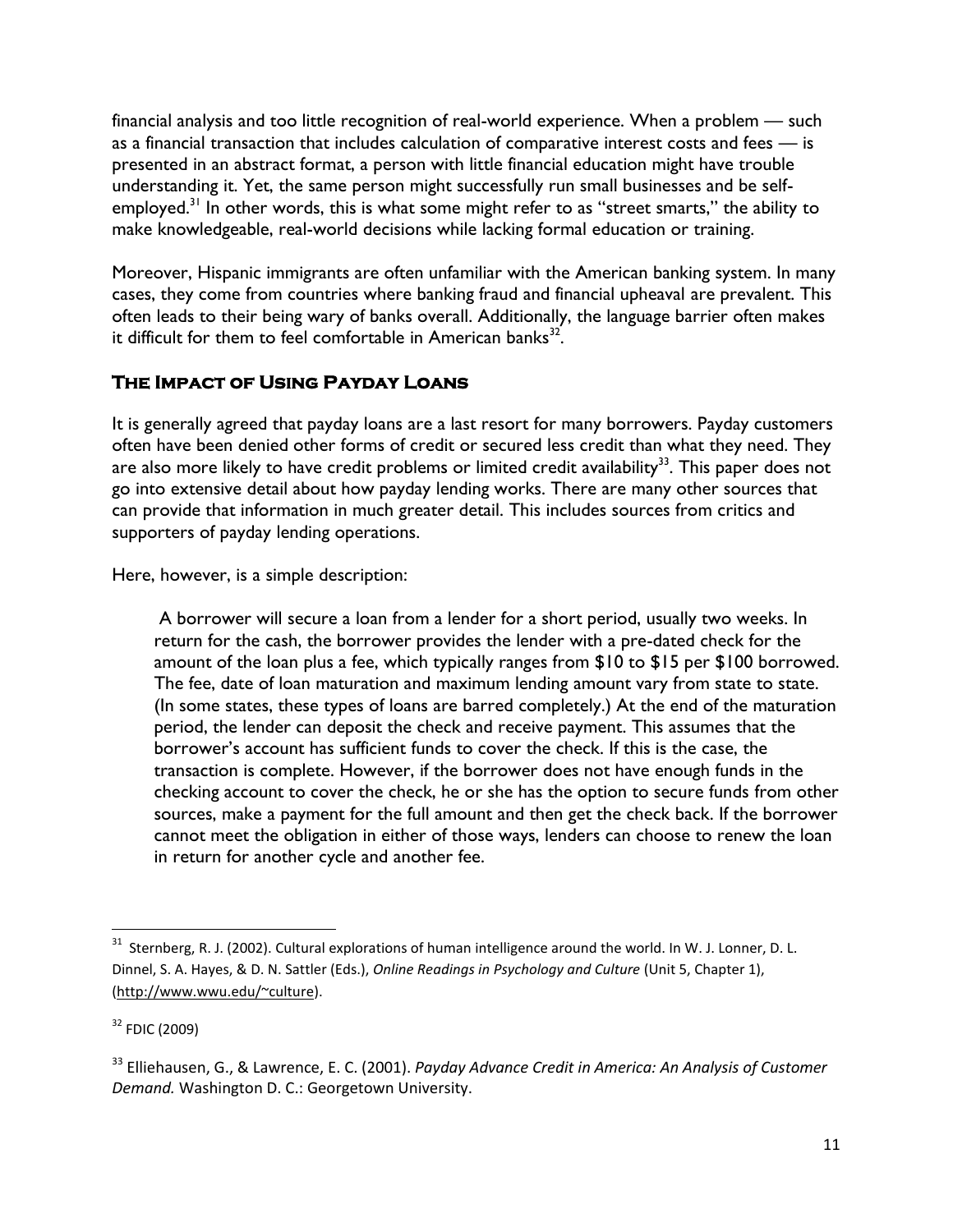There are several issues to consider in this transaction cycle. First, the original fee in the example can be seen or labeled in various ways. Depending on the state where the loan is originated, it may or may not be called an interest charge. In the example, a \$15 fee per \$100 borrowed may be viewed as a 15% charge. In and of itself, this charge is not exorbitant. Most borrowers can afford \$15.

The problem arises when a borrower renews the loan several times. With each successive renewal, the total fee increases. Anecdotal evidence suggests that some borrowers renew loans multiple times, or repeatedly borrowed money from one or more payday lenders. There is no definitive data on how many borrowers renew a given loan or how many are repeat borrowers. (*Note: Because payday lenders are generally not covered by federal regulation and do not report their data to a central location, this makes it difficult to find definitive data available to the public on such operations*.)

However, the claim made by critics that payday lending costs run as high as 300-400% would only be accurate if a borrower continues a loan over an entire year. Since the data suggests that most borrowers do not renew a loan more than once, the declaration of 400% interest rates is not really accurate. Taking a \$15 fee and extrapolating it on an annualized basis (Annual Percentage Rate—APR) to mean 390% is inaccurate and does not play into an individual's need and decision to get a loan.

Whether the cost of the loan is called an interest rate charge or by some other name, the specific term colors the debate but does not change the underlying decision-making process a borrower goes through in securing a payday loan. The debate often engages the term, predatory lending, which is subjective and has no generally accepted definition in legal terms or economic analysis. The academic literature provides no accepted definition of the term, making a clear analysis difficult to discern. There are generally two points associated with this term that deserve clarification. The first is that the fees charged are excessive. The second is that such lenders prey on minorities and low-income individuals.

Calling fees excessive is also a subjective term, because in our view, there is also no accepted demarcation line of where a fee starts or stops being excessive. It can generally be understood that "excessive" is a relative term. In economic terms, this is the opportunity cost, "the value of the next-highest-valued alternative use of that resource"<sup>34</sup>. Consumers must make choices among several options. These options include foregoing certain purchases or payments (rent/mortgage, health care, transportation, utilities, credit cards, food, and the fees and negative consequences associated with not making those payments/purchases) or acquiring a payday loan<sup>35</sup>. In determining their opportunity costs, consumers must weigh which option has the highest value. If the payday loan has a higher value, compared to the value of foregoing certain purchases/payments, then it would not be excessive for that consumer. Without knowing it, consumers weigh their opportunity costs every day. For consumers with access to

<sup>34</sup> Henderson, D. R. (2008). *Opportunity Cost*. Retrieved March 2, 2010, from The Concise Encyclopedia of Economics: http://www.econlib.org/library/Enc/OpportunityCost.html(Henderson, 2008)

<sup>&</sup>lt;sup>35</sup> Zywicki, T. J. & Arca, A, (2008) The Case Against New Restrictions on Payday Lending. Mercatus Center at George Mason University.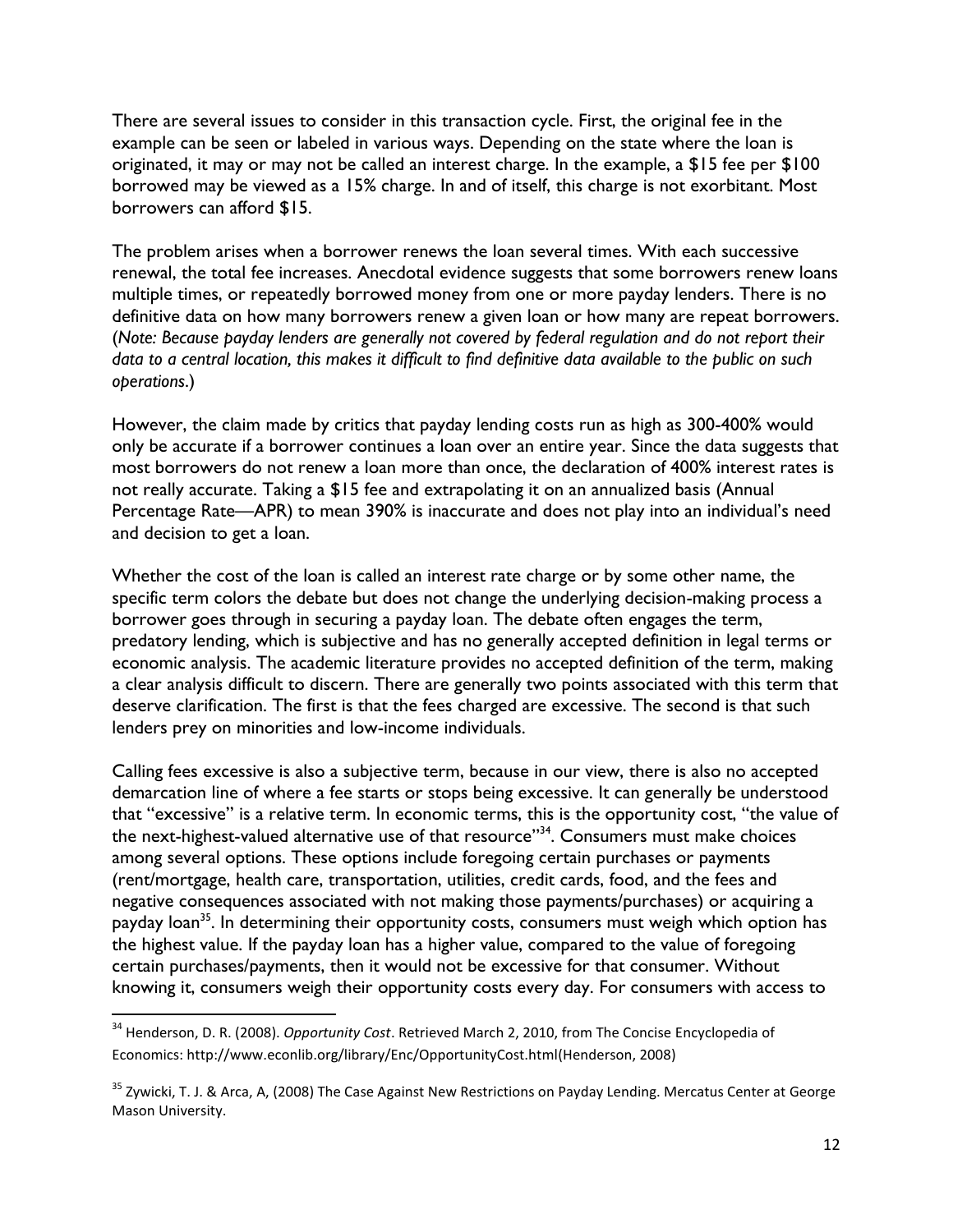savings or a number of credit sources, the options may provide greater flexibility. For consumers without savings and a limited number of credit sources, the opportunity costs determine where they seek credit.

Associated with this point is the charge that payday loans draw borrowers into a cycle of loan renewals or rollovers. This assumes that the borrowers roll over a loan with mounting fees that make it extremely difficult for the borrower to pay it off. Anecdotal evidence points to cases where some borrowers have done this. There are no definitive public data that identify how many borrowers are in this situation. Moreover, there is no definitive data to suggest that it is a significant number<sup>36</sup>.

Payday lenders are also called predatory because minority and low-income working families seem to be the bulk of their customer base. Minorities (primarily African Americans, Hispanics and immigrants) are more likely to fall within the low income working sector. The largest segment of payday loan customers earn an annual income of \$25,000-\$50,000, and almost 70% of borrowers are under 45 years of age, the prime working years $37$ .

By its nature, payday lending is among the last options after other traditional credit sources have been exhausted. Given that payday loans depend upon a person having both a steady job and an active checking account, it is logical to see why the industry seeks this market. More affluent customers are more likely to have savings and greater access to credit for emergencies, thus having less need to resort to payday loans $^{38}$ .

As in any industry, payday lenders locate as close to their customer base as possible. In the same way that traditional banks prefer to locate closer to their prime customers, commercial markets and affluent populations, payday lenders tend to cluster in working-class neighborhoods for obvious reasons. Because of their limited income, working class families have fewer options and resources to deal with economic emergencies<sup>39</sup>. Using the term "predatory" for an industry that serves working class families makes no more sense than saying that stores located in malls prey on suburban families.

Again, consumers make rational decisions based on their circumstances and within the context of their environment, "street smarts" as identified earlier. Based on the previous example of a \$15 fee per \$100 borrowed, a \$300 loan would result in a \$45 charge. Although there are no complete data about how borrowers use their funds, anecdotal evidence suggests that they use loan proceeds for basic living expenses and emergencies, including rent/mortgage, food, car payments, medical/pharmaceutical expenses, car and home repair, emergency travel and normal

<sup>38</sup> Ibid

 $\overline{\phantom{a}}$ 

 $39$  Ibid

<sup>36</sup> Skiba, P. M., & Tobacman, J. B. (2009). *Do Payday Loans Cause Bankruptcy?* Working Paper Series. Available at SSRN:<http://ssrn.com/abstract=1266215>

<sup>37</sup> Elliehausen & Lawrence (2001)(Elliehausen & Lawrence, 2001)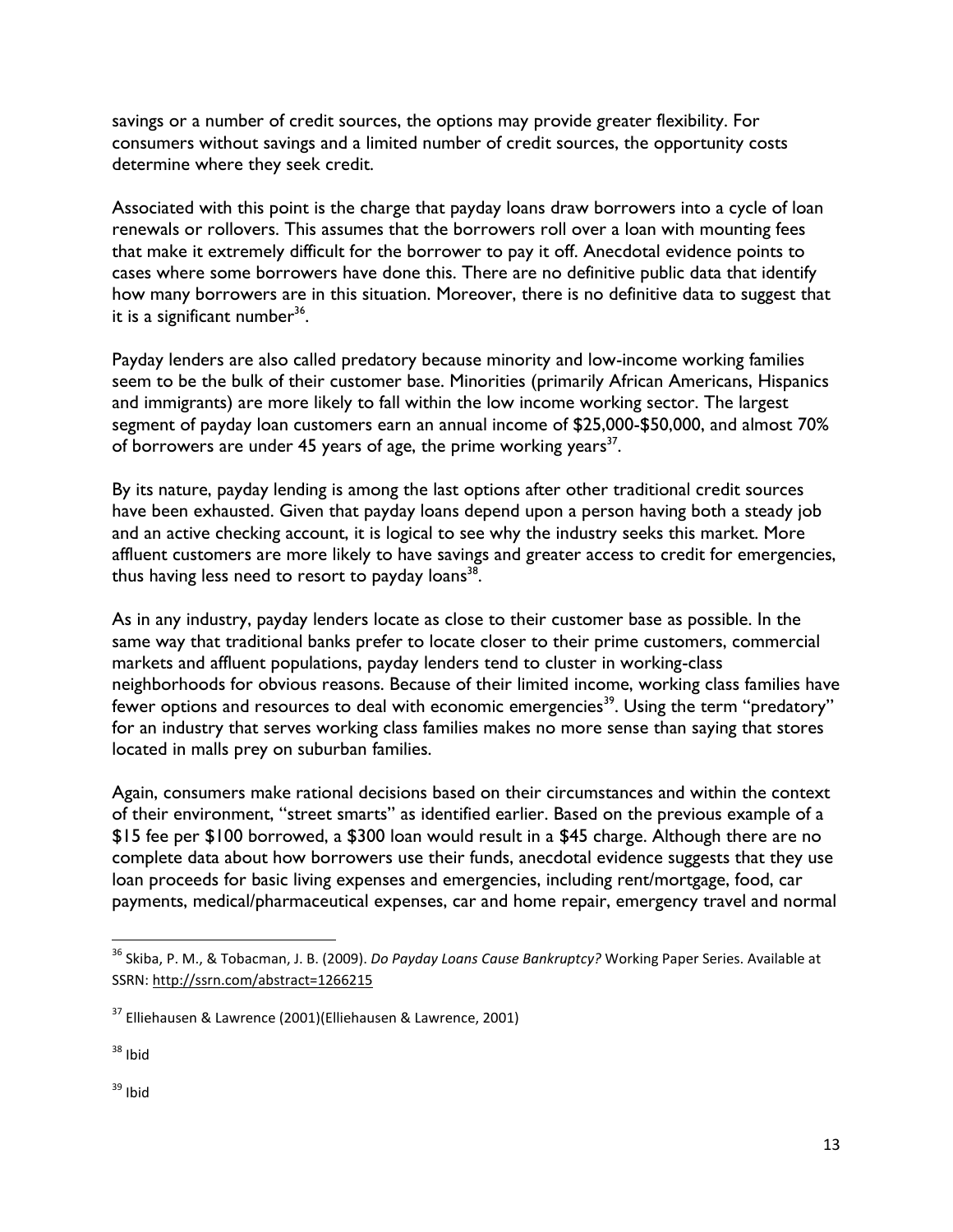bills such as utilities, telephone and credit card charges. For borrowers, the choice is borrowing at whatever price lenders set or be without essential necessities. In practical terms, borrowers must sometimes weigh the cost of losing an apartment, a car, or electricity/heating services against the need for money to purchase other necessities like life-saving medicines. Thus, the need for alternative credit sources is created $^{40}$ .

Borrowers have the capacity to make a rational choice between the cost of the loan, \$45 in this case, and the cost of relocating a household, losing equity in a house, a car or reconnecting utilities. Relocating to a new apartment can run upwards to \$1,000 in first and last months' rent, security deposits, connection of utilities and other expenses. Opting for a payday loan becomes an obvious choice if there is no other source of funds. In such cases, the opportunity costs are clear, even if the consumer does not know the academic concept.

Because payday borrowers have checking accounts, they could risk using checks that could arrive at the bank before they can receive their next paycheck. According to Bankrate.com, in 2009 the average Non-sufficient Funds (NSF) fee was approximately \$30. Given that this is the average, it is clear that some banks charge more than \$30. Currently, federal law does not limit how much a nationally chartered bank can charge for NSF fees. If this involves more than one check submitted during the period in question, the fees could easily exceed the \$45 charge on a \$300 payday loan. Some banks charge progressively higher NSF charges with each returned check or may even close the account for too many returned checks.

A returned check on a credit card payment may generate two fees from the credit card company, a late payment fee and a returned check fee, in addition to the bank's NSF fees. In 2009, Bankrate.com reported that the average credit card late fee was \$39. Most credit card companies charge a fee if a check is returned to them for insufficient funds. Even worse, these fees are added to the balance and incur additional interest charges until it is paid off, adding even more debt. The NSF fee, late payment fee and the fee the credit card company charges for the returned check will easily exceed the \$45 payday loan fee.

Of course, a consumer may chose to not make payments on time rather than incur the bank NSF fees. This may lead to a series of late fees from credit cards (\$39), utilities/reconnection (amount depends on the locality), telephone/reconnection (amount depends on service provider) and incur negative credit histories. As noted previously, it could also lead to the loss of an apartment, car or house.

The combination of NSF and other late fees has the potential to cascade into a crisis. These multiple fees can easily climb to several hundred dollars within the space of a few days. For consumers, the rational choice, a \$45 fee which is comparable to a 15% charge, is greatly preferable to the alternative of several hundred dollars in other fees, absent the availability of a payday loan. While the industry and its critics make interest rate comparisons between payday loans and late/reconnection fees (credit card, rent, NSF, utility fees), those comparisons are

l

<sup>&</sup>lt;sup>40</sup> Elliehausen & Lawrence (2001)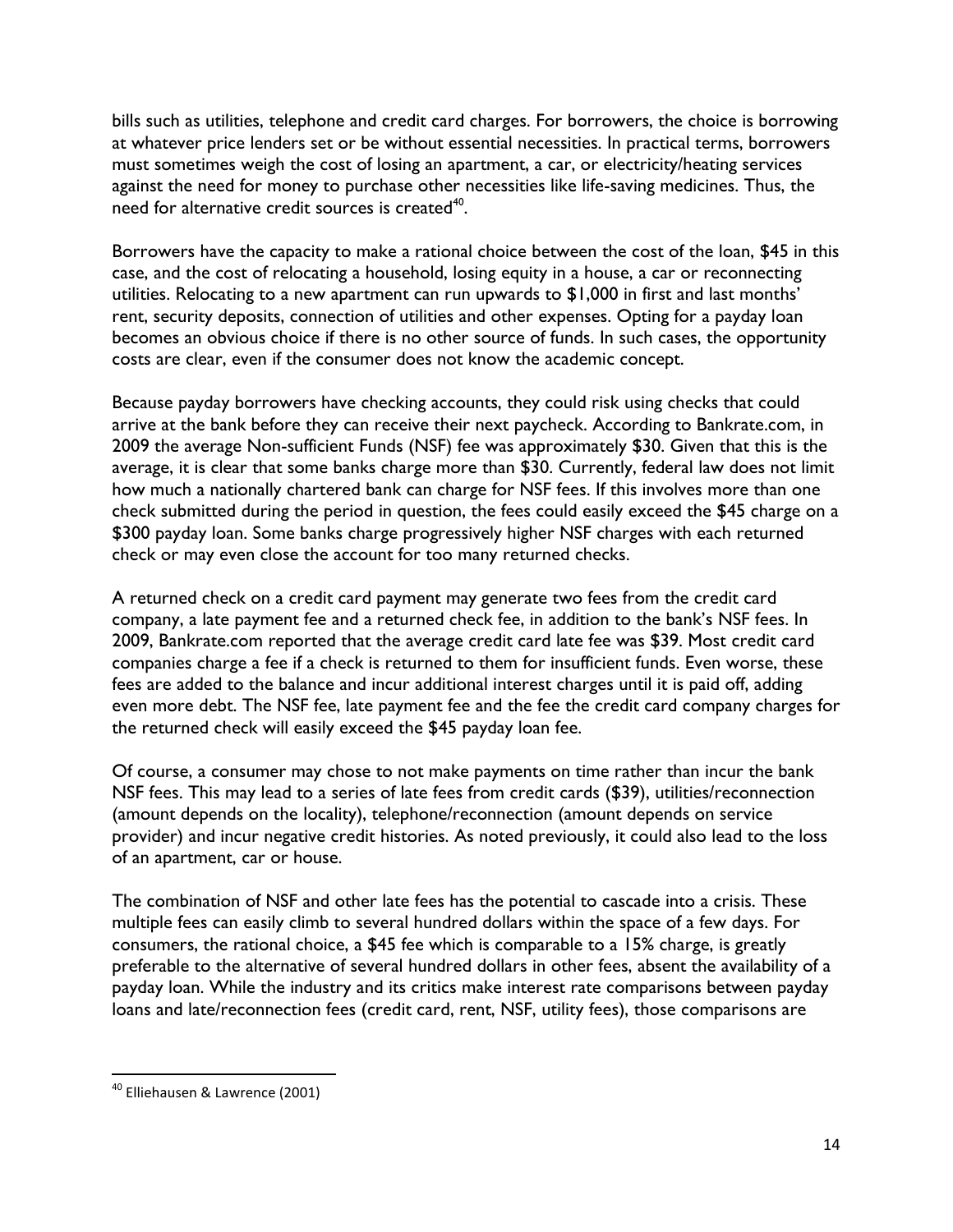largely lost on the consumers who depend on the availability of such credit. Those comparisons lose sight of how these consumers make their choices.

#### **Impact of Proposed Changes**

Given the choices Hispanics face in deciding whether to apply for a payday loan, any changes to the availability of this source of credit will impact the Hispanic community. Whether the changes limit lending opportunities, change fees or eliminate the industry, policy changes have the potential to negatively or positively impact Hispanic families.

In the market, competition among payday lenders has proven an effective way to lower fees. As more companies enter the market, fees have gone down. As more information is available about the lenders' fees and charges, potential borrowers are able to seek out the best loan options<sup>41</sup>.

The research indicates that the extreme policy of outlawing payday lending has had the most adverse impact on Hispanics and other low-income borrowers. For example, in Oregon, borrowers were "significantly more likely to experience an adverse change in financial condition" after payday loans were prohibited in the state. The research indicated that limiting credit access for consumers "hinders productive investment and/or consumption smoothing, at least over the short term." Although the elimination of payday lending closed one option for consumers, it did not provide viable alternative sources for credit. As a result, consumer opportunity costs are increased. Given the option of not making certain payments/purchases, consumers are faced with the prospect of seeking out even more costly credit sources, even possibly illegal sources $^{42}$ .

Capping fees, as noted previously, would help consumers, as long as it does not result in a limiting of access to credit. However, the more effective way to limit or reduce fees is to increase competition. As noted previously, an increase in the number of companies offering payday loans in a given neighborhood is more likely to lead to lower fees while giving consumers greater options, lowering their opportunity costs as well as the out-of-pocket  $costs<sup>43</sup>$ .

The legislated capping of fees may actually lead to companies leaving the market, further reducing options for consumers. For Hispanics, this is a critical challenge because of language barriers. With fewer companies providing these services, there would be fewer branches located within predominantly Hispanic neighborhoods, where there would be a greater likelihood that employees speak Spanish. Otherwise, many non-English speaking Hispanics may not have access to such services.

<sup>&</sup>lt;sup>41</sup> Elliehausen & Lawrence (2001)

<sup>&</sup>lt;sup>42</sup> Zinman, J. (2008). Restricting Consumer Credit Access: Household Survey Evidence on Effects Around the Oregon Rate Cap. Darmouth College

<sup>&</sup>lt;sup>43</sup> Donald P. Morgan, D. P., & Strain, M. R. (2008). Payday Holiday: How Households Fare after Payday Credit Bans. *Federal Reserve Bank of New York Staff Reports*, no. 309, revised February 2008